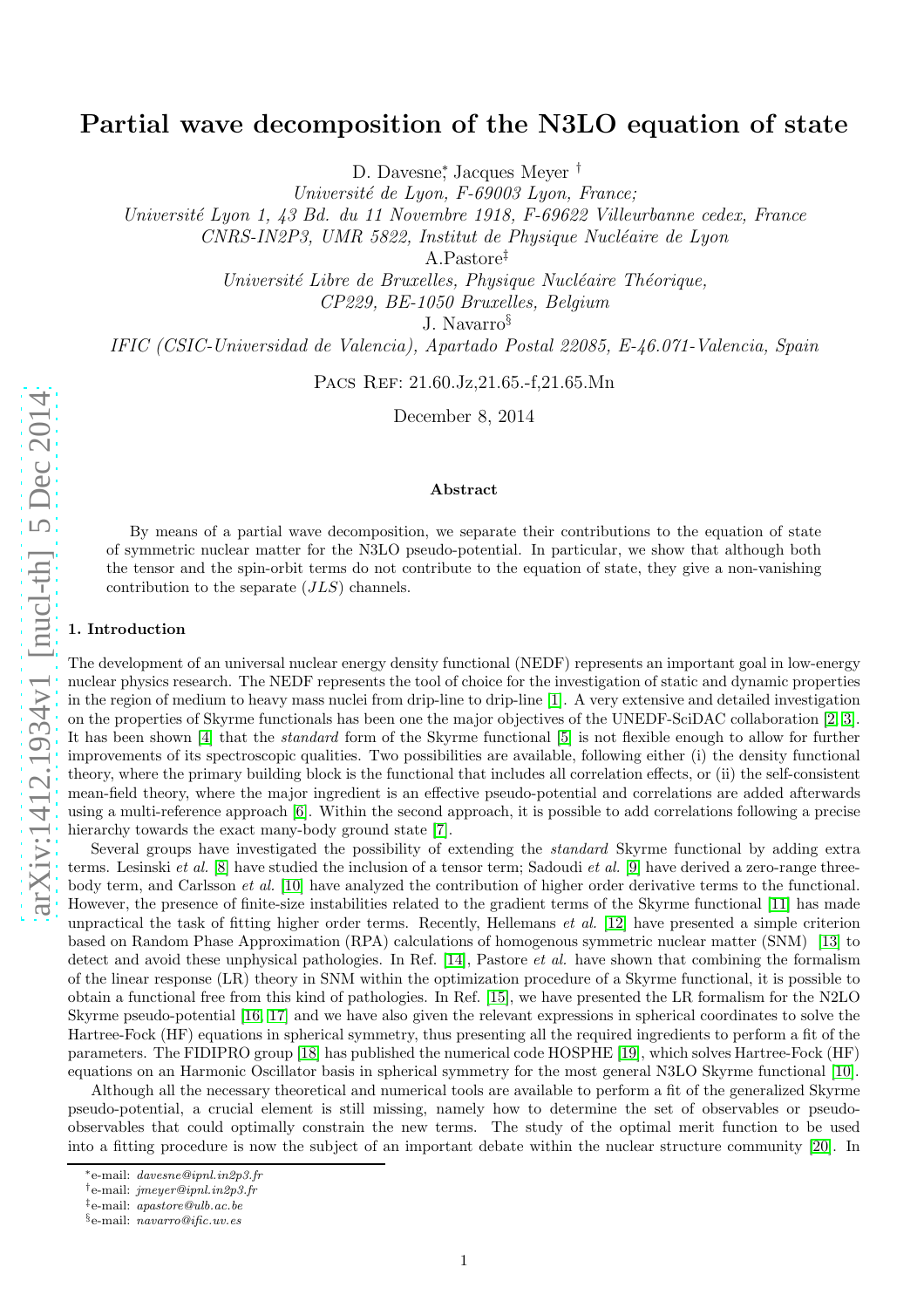fact, it would be preferable to identify for each term of the functional to identify the best set of observables which could better constrain it.

In the present article, we focus on the role of the constraints arising from infinite nuclear matter on the parameters of the functional. Usually this means adding a constraint on the values of the binding energy per particle, of saturation density and compressibility of SNM and also for pure neutron matter (PNM), as done for example for the Saclay-Lyon interactions [\[21\]](#page-6-15). These informations are usually extracted from microscopic calculations based on realistic twoand three-body interactions as Brueckner-Hartree-Fock (BHF) [\[22\]](#page-6-16), self-consistent Green's functions (SCGF) [\[23,](#page-6-17) [24\]](#page-6-18), auxiliary field diffusion Monte Carlo (AFDMC) [\[25\]](#page-6-19), Fermi hypernetted chain (FHNC) [\[26\]](#page-6-20) or chiral effective field theory (CEFT), with renormalization group (RG)-evolved interactions constrained by nucleon scattering data [\[27\]](#page-6-21). It is worth mentioning that some of these calculations gives a more complete set of informations as for example the contribution to the total binding energy of each partial wave. This additional information is usually neglected since the *standard* Skyrme functional contains only S and P wave terms and thus their structure is not rich enough to properly take into account these data, with the result that the parameters could be over-constrained. In Ref. [\[11\]](#page-6-5), Lesinski *et al.* have underlined that it is almost impossible to reproduce the contribution of the four spin/isospin channels in SNM to the total equation of state (EoS) based on a *standard* Skyrme functional. The authors have also found that including additional density dependent terms does not improve the results. Similar conclusion can be drawn in Ref. [\[28\]](#page-6-22), where a different density dependency have been taken into account.

In this article, we determine and analyze the partial wave decomposition of the N3LO Skyrme pseudo-potential [\[16,](#page-6-10) [29\]](#page-6-23), and show that the inclusion of extra derivative term could be constrained by using *ab-initio* results. The article is organized as follows: in Sec. [2](#page-1-0) we briefly present the N3LO Skyrme pseudo-potential in cartesian basis, while in Sec. [3](#page-2-0) we illustrate the necessary formalism to derive the EoS in the different partial waves. Finally in Sec[.4](#page-4-0) we present our conclusions and perspectives.

## <span id="page-1-0"></span>2. N3LO pseudo-potential

We write the N3LO Skyrme pseudo-potential as

<span id="page-1-1"></span>
$$
v_{Sk} = v_C + v_T + v_{LS} + v_{3b}.\tag{1}
$$

The central term  $v<sub>C</sub>$  can be written order by order as [\[29\]](#page-6-23)

<span id="page-1-2"></span>
$$
v_C = v^{(0)} + v^{(2)} + v^{(4)} + v^{(6)}
$$
\n<sup>(2)</sup>

with

$$
v^{(0)}(\mathbf{r}) = t_0 (1 + x_0 P_\sigma),
$$
  
\n
$$
v^{(2)}(\mathbf{r}) = \frac{1}{2} t_1 (1 + x_1 P_\sigma) [\mathbf{k'}^2 + \mathbf{k}^2] + t_2 (1 + x_2 P_\sigma) \mathbf{k'} \cdot \mathbf{k},
$$
\n(3)

$$
v^{(2)}(\mathbf{r}) = \frac{1}{2}t_1(1+x_1P_{\sigma})[\mathbf{k}'^2 + \mathbf{k}^2] + t_2(1+x_2P_{\sigma})\mathbf{k}' \cdot \mathbf{k},
$$
  
\n
$$
v^{(4)}(\mathbf{r}) = \frac{1}{4}t_1^{(4)}(1+x_1^{(4)}P_{\sigma})[(\mathbf{k}^2 + \mathbf{k}'^2)^2 + 4(\mathbf{k}' \cdot \mathbf{k})^2] + t_2^{(4)}(1+x_2^{(4)}P_{\sigma})(\mathbf{k}' \cdot \mathbf{k})(\mathbf{k}^2 + \mathbf{k}'^2),
$$
\n(5)

$$
v^{(6)}(\mathbf{r}) = \frac{t_1^{(6)}}{2} (1 + x_1^{(6)} P_{\sigma}) (\mathbf{k}'^2 + \mathbf{k}^2) \left[ (\mathbf{k}'^2 + \mathbf{k}^2)^2 + 12 (\mathbf{k}' \cdot \mathbf{k})^2 \right] + t_2^{(6)} (1 + x_2^{(6)} P_{\sigma}) (\mathbf{k}' \cdot \mathbf{k}) \left[ 3 (\mathbf{k}'^2 + \mathbf{k}^2)^2 + 4 (\mathbf{k}' \cdot \mathbf{k})^2 \right],
$$
\n(6)

where  $P_{\sigma}$  is the spin-exchange operator and a  $\delta(\mathbf{r})$  is implicit. The definitions of  $\mathbf{r}, \mathbf{R}, \mathbf{k}, \mathbf{k'}$  are standard and can be found in the review paper of Bender *et al.* [\[1\]](#page-5-0).

Due to gauge-invariance, the spin-orbit term  $v^{(LS)}$  is not modified by the inclusion of higher order terms [\[17\]](#page-6-11) and it has the usual form

<span id="page-1-3"></span>
$$
v_{\text{LS}}(\mathbf{r}) = i W_0 (\boldsymbol{\sigma}_1 + \boldsymbol{\sigma}_2) \cdot [\mathbf{k}' \times \delta(\mathbf{r}) \mathbf{k}]. \tag{7}
$$

The tensor term reads

$$
v_T = \frac{1}{2} t_e T_e(\mathbf{k}', \mathbf{k}) + \frac{1}{2} t_o T_o(\mathbf{k}', \mathbf{k}) + t_e^{(4)} \left[ (\mathbf{k}^2 + \mathbf{k}'^2) T_e(\mathbf{k}', \mathbf{k}) + 2(\mathbf{k}' \cdot \mathbf{k}) T_o(\mathbf{k}', \mathbf{k}) \right] + t_o^{(4)} \left[ (\mathbf{k}^2 + \mathbf{k}'^2) T_o(\mathbf{k}', \mathbf{k}) + 2(\mathbf{k}' \cdot \mathbf{k}) T_e(\mathbf{k}', \mathbf{k}) \right] + t_e^{(6)} \left[ \left( \frac{1}{4} (\mathbf{k}^2 + \mathbf{k}'^2)^2 + (\mathbf{k}' \cdot \mathbf{k})^2 \right) T_e(\mathbf{k}', \mathbf{k}) + (\mathbf{k}^2 + \mathbf{k}'^2)(\mathbf{k}' \cdot \mathbf{k}) T_o(\mathbf{k}', \mathbf{k}) \right] + t_o^{(6)} \left[ \left( \frac{1}{4} (\mathbf{k}^2 + \mathbf{k}'^2)^2 + (\mathbf{k}' \cdot \mathbf{k})^2 \right) T_o(\mathbf{k}', \mathbf{k}) + (\mathbf{k}^2 + \mathbf{k}'^2)(\mathbf{k}' \cdot \mathbf{k}) T_e(\mathbf{k}', \mathbf{k}) \right],
$$
(8)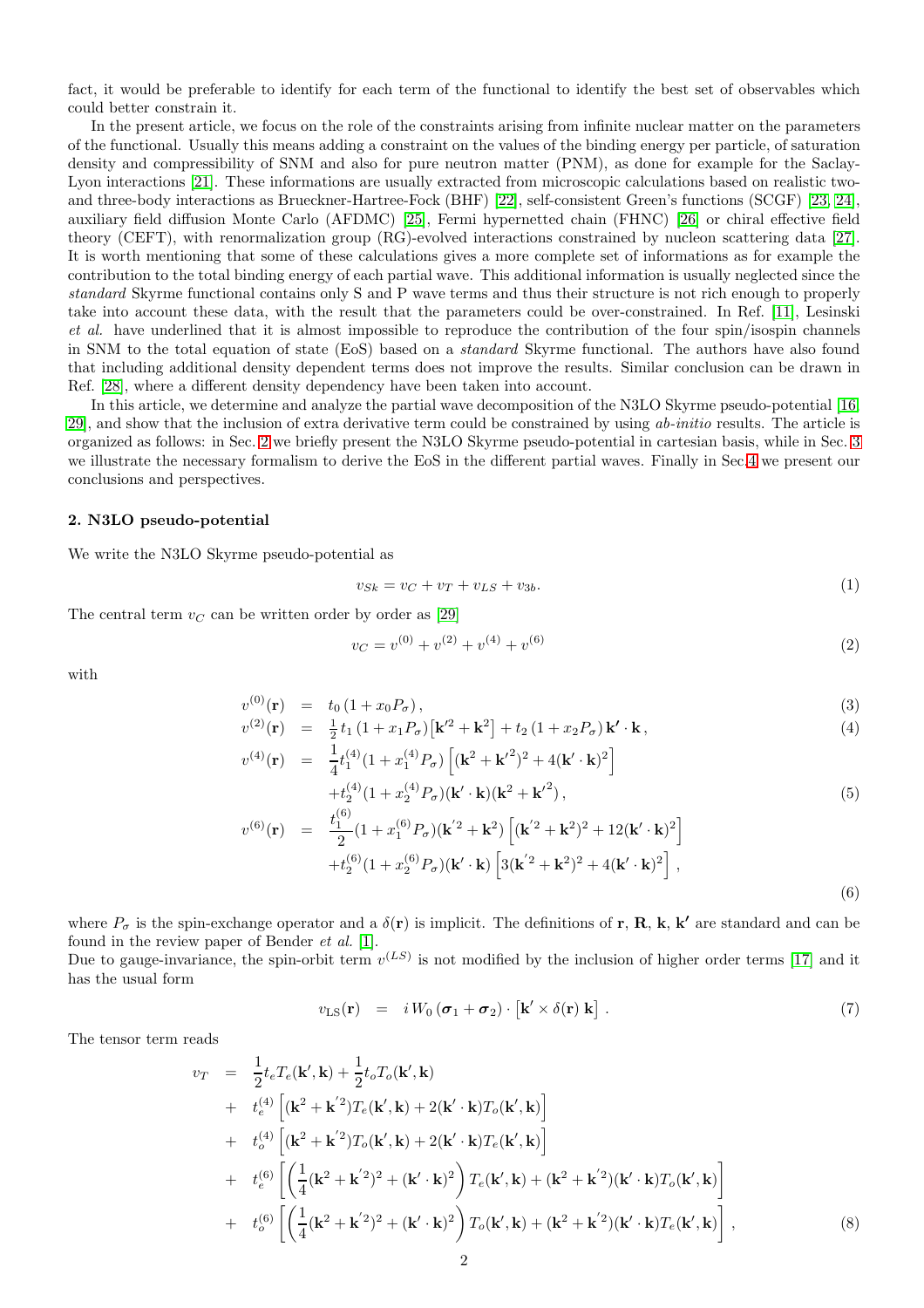where the operators  $T_e$  and  $T_o$  are defined as [\[29\]](#page-6-23)

$$
T_e(\mathbf{k}',\mathbf{k}) = 3(\boldsymbol{\sigma}_1 \cdot \mathbf{k}')(\boldsymbol{\sigma}_2 \cdot \mathbf{k}') + 3(\boldsymbol{\sigma}_1 \cdot \mathbf{k})(\boldsymbol{\sigma}_2 \cdot \mathbf{k}) - (\mathbf{k}'^2 + \mathbf{k}^2)(\boldsymbol{\sigma}_1 \boldsymbol{\sigma}_2),
$$
\n(9)

$$
T_o(\mathbf{k}', \mathbf{k}) = 3(\boldsymbol{\sigma}_1 \cdot \mathbf{k}')(\boldsymbol{\sigma}_2 \cdot \mathbf{k}) + 3(\boldsymbol{\sigma}_1 \cdot \mathbf{k})(\boldsymbol{\sigma}_2 \cdot \mathbf{k}') - 2(\mathbf{k}'\mathbf{k})(\boldsymbol{\sigma}_1 \boldsymbol{\sigma}_2). \tag{10}
$$

Finally the three-body term is replaced in this paper by the usual density-dependent term [\[30\]](#page-6-24)

<span id="page-2-1"></span>
$$
v_{3b} \approx \frac{1}{6}t_3(1+x_3P_\sigma)\rho(\mathbf{R})^\alpha\delta(\mathbf{r}).\tag{11}
$$

This extension to higher order derivative terms can be considered complementary to the analysis done in Ref. [\[9\]](#page-6-3). In fact, the pseudo-potential given in Eq.[\(1\)](#page-1-1) with the density dependent term given in Eq. [\(11\)](#page-2-1) will suffer from the same pathologies in multi-reference calculations as *standard* Skyrme functionals [\[31\]](#page-6-25). We thus expect that the next generation of Skyrme functionals should include higher order derivatives and explicit three-body terms (at least for the central part of the potential). This interaction would be free from the drawbacks detected in Ref. [\[31\]](#page-6-25) since it would be a real Hamiltonian, which implies that the restoration of broken symmetries trough projection techniques [\[1\]](#page-5-0) will be less problematic. Since we limit ourselves to single-reference calculations, we keep in this paper the density-dependent term to simplify our calculations.

We finally remind that the parameters used here to define the N3LO in Cartesian basis can be easily expressed in terms of the notation adopted in Ref. [\[16\]](#page-6-10). Explicit expressions can be found in Refs. [\[17,](#page-6-11) [29\]](#page-6-23).

#### <span id="page-2-0"></span>3. Partial wave decomposition

The partial wave decomposition is a very useful tool since it allows us to properly identify the contributions of the different terms to the total equation of state. This analysis has been inspired by the previous results obtained by Baldo *et al.* [\[32\]](#page-6-26). By means of BHF methods, they have calculated the potential energy in different (JLS)-channels, where  $\vec{J} = \vec{L} + \vec{S}$  is the total angular momentum, while L, S represents the total orbital angular momentum and spin. Although such approach is not strictly related to the N3LO pseudo-potential, it has never been employed systematically to analyze Skyrme functionals.

Within the HF approximation, the potential energy for the central terms can be written with the usual spectroscopic notation as

<span id="page-2-3"></span>
$$
E_p(^{2S+1}L_J) = (2J+1)(2S+1)(2T+1)V(^{(2S+1)}L),\tag{12}
$$

where  $T$  is the total isospin quantum number and

<span id="page-2-4"></span>
$$
V(^{2S+1}L) = \frac{1}{2} \sum_{ij} \langle ij | v^{(L)} (1 - P_x P_\sigma P_\tau) | ij \rangle.
$$
 (13)

The exchange term is explicitly included through the operator product  $P_xP_\sigma P_\tau$ , of the space exchange (Majorana), spin and isospin operators. For a contact interaction,  $P_x$  can be replaced by  $(-1)^L$  so that a selection rule  $L + S + T =$ odd arises from the product  $P_xP_{\sigma}P_{\tau}$ . The value of T is therefore fixed by the values of L and S.

As is well-known, the *standard* Skyrme functional contains contributions only from S- and P- waves. The higher order terms introduce also a D- and F- wave, thus leaving more flexibility for comparisons with *ab-initio* methods. To identify the contributions of a given pseudo-potential term to the different partial waves we simply expand it in spherical harmonics as

<span id="page-2-2"></span>
$$
F(\mathbf{k}', \mathbf{k}) = \sum_{L'M'_{L}LM_{L}} F_{L'M'_{L};LM_{L}}(k',k) Y^{*}_{L'M'_{L}}(\hat{k}') Y_{LM_{L}}(\hat{k}), \qquad (14)
$$

with

$$
F_{L'M'_{L};LM_{L}}(k',k) = \int d\hat{k}' d\hat{k} Y_{L'M'_{L}}(\hat{k}') Y^{*}_{LM_{L}}(\hat{k}) F(\mathbf{k}',\mathbf{k}). \qquad (15)
$$

To help in the identification, we have associated indices  $L'$  and  $M'_{L}$  to momentum **k**'.

### 3.1. Central term

For both the central and density-dependent terms, it is simple to show that the only non-vanishing terms are those with  $L = L'$  and  $M_L = M'_L$ . The decomposition [\(14\)](#page-2-2) can then be easily performed. However, the contribution for the different channels can also be identified directly by using the relation between Legendre polynomials of argument  $(\hat{\mathbf{k}}' \cdot \hat{\mathbf{k}})$  and spherical harmonics of arguments  $\hat{\mathbf{k}}'$  and  $\hat{\mathbf{k}}$ . We can then rewrite Eq. [\(2\)](#page-1-2) as

$$
v_C = v^{(S)} + v^{(P)} + v^{(D)} + v^{(F)},
$$
\n(16)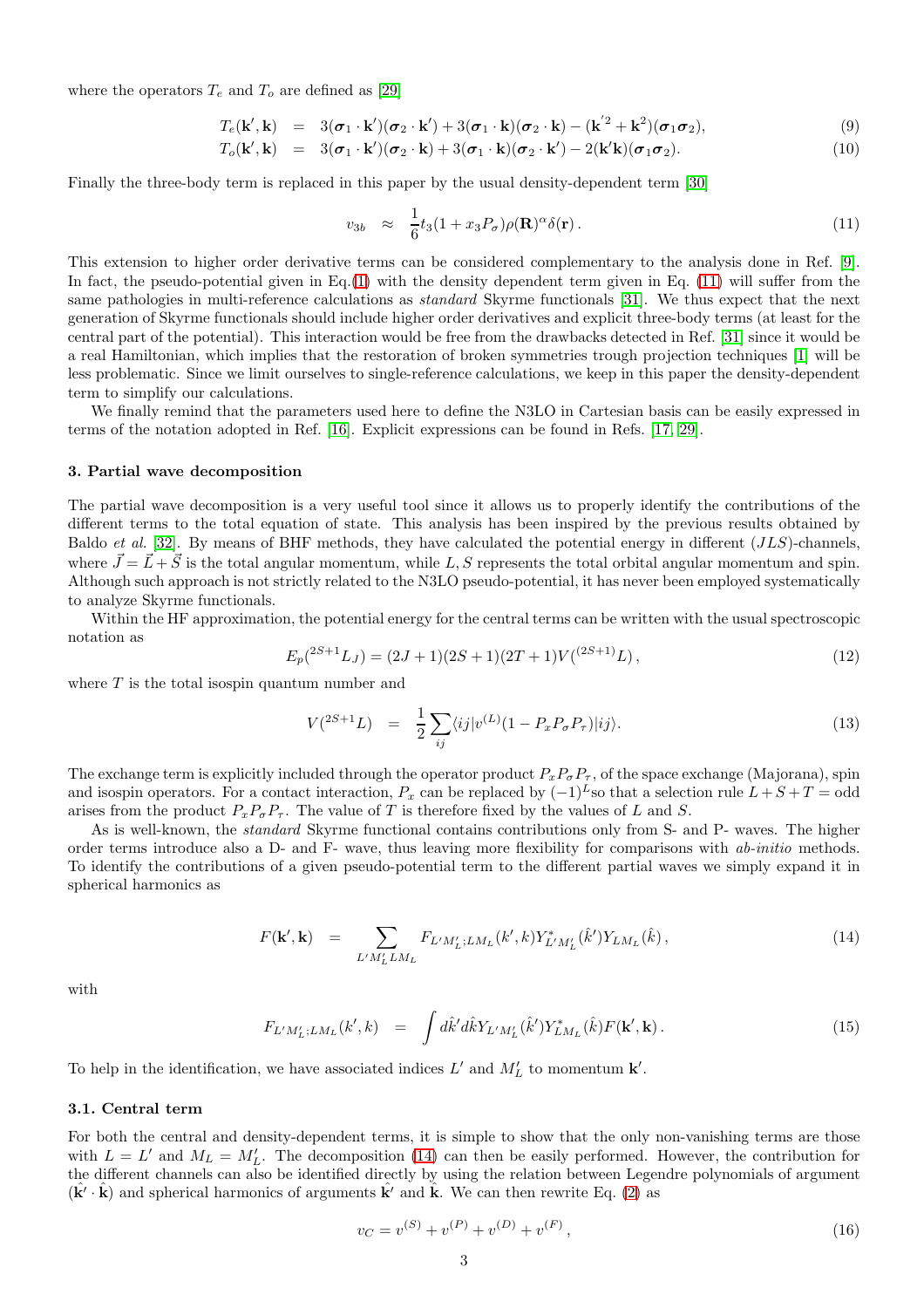with

<span id="page-3-0"></span>
$$
v^{(S)} = t_0(1+x_0P_\sigma) + \frac{1}{6}t_3(1+x_3P_\sigma)\rho^\alpha + \frac{1}{2}t_1(1+x_1P_\sigma)(\mathbf{k}^{'2} + \mathbf{k}^2) + \frac{1}{4}t_1^{(4)}(1+x_1^{(4)}P_\sigma)\left[(\mathbf{k}^{'2} + \mathbf{k}^2)^2 + \frac{4}{3}\mathbf{k}^{'2}\mathbf{k}^2\right] + \frac{1}{2}t_1^{(6)}(1+x_1^{(6)}P_\sigma)(\mathbf{k}^2 + \mathbf{k}^{'2})\left[(\mathbf{k}^{'2} + \mathbf{k}^2)^2 + 4\mathbf{k}^{'2}\mathbf{k}^2\right],
$$
\n(17)

$$
v^{(P)} = t_2(1 + x_2 P_{\sigma})(\mathbf{k}' \cdot \mathbf{k}) + t_2^{(4)}(1 + x_2^{(4)} P_{\sigma})(\mathbf{k}' \cdot \mathbf{k})(\mathbf{k}'^2 + \mathbf{k}^2)^2 + t_2^{(6)}(1 + x_2^{(6)} P_{\sigma})(\mathbf{k}' \cdot \mathbf{k}) \left[3(\mathbf{k}'^2 + \mathbf{k}^2)^2 + \frac{12}{5}\mathbf{k}'^2 \mathbf{k}^2\right],
$$
\n(18)

$$
v^{(D)} = \frac{1}{4}t_1^{(4)}(1+x_1^{(4)}P_{\sigma})\frac{4}{3}\left[3(\mathbf{k}'\cdot\mathbf{k})^2 - \mathbf{k}'^2\mathbf{k}^2\right] + \frac{1}{2}t_1^{(6)}(1+x_1^{(6)}P_{\sigma})4(\mathbf{k}'^2+\mathbf{k}^2)\left[3(\mathbf{k}'\cdot\mathbf{k})^2 - \mathbf{k}'^2\mathbf{k}^2\right],
$$
(19)

and

<span id="page-3-1"></span>
$$
v^{(F)} = t_2^{(6)}(1+x_2^{(6)}P_\sigma)\frac{4}{5}(\mathbf{k}'\cdot\mathbf{k})\left[5(\mathbf{k}'\cdot\mathbf{k})^2 - 3\mathbf{k}'^2\mathbf{k}^2\right].
$$
 (20)

By inserting the Eqs. [\(17](#page-3-0)[-20\)](#page-3-1) in Eqs. [\(12-](#page-2-3)[13\)](#page-2-4), we obtain the following explicit expressions

$$
\frac{1}{A}E_p(^1S_0) = \frac{3}{16}t_0(1-x_0)\rho + \frac{1}{32}t_3(1-x_3)\rho^{\alpha+1} + \frac{9}{160}t_1(1-x_1)\rho k_F^2 \n+ \frac{9}{280}t_1^{(4)}(1-x_1^{(4)})\rho k_F^4 + \frac{1}{10}t_1^{(6)}(1-x_1^{(6)})\rho k_F^6,
$$
\n(21)

$$
\frac{1}{A}E_p(^{3}S_1) = \frac{3}{16}t_0(1+x_0)\rho + \frac{1}{32}t_3(1+x_3)\rho^{\alpha+1} + \frac{9}{160}t_1(1+x_1)\rho k_F^2 \n+ \frac{9}{280}t_1^{(4)}(1+x_1^{(4)})\rho k_F^4 + \frac{1}{10}t_1^{(6)}(1+x_1^{(6)})\rho k_F^6,
$$
\n(22)

$$
\frac{1}{A}E_p(^1P_0) = \frac{3}{160}t_2(1-x_2)\rho k_F^2 + \frac{9}{560}t_2^{(4)}(1-x_2^{(4)})\rho k_F^4 + \frac{3}{50}t_2^{(6)}(1-x_2^{(6)})\rho k_F^6,
$$
\n(23)

$$
\frac{1}{A}E_p(^3P_0) = \frac{3}{160}t_2(1+x_2)\rho k_F^2 + \frac{9}{560}t_2^{(4)}(1+x_2^{(4)})\rho k_F^4 + \frac{3}{50}t_2^{(6)}(1-x_2^{(6)})\rho k_F^6,
$$
\n(24)

$$
\frac{1}{A}E_p(^3P_1) = \frac{9}{160}t_2(1+x_2)\rho k_F^2 + \frac{27}{560}t_2^{(4)}(1+x_2^{(4)})\rho k_F^4 + \frac{9}{50}t_2^{(6)}(1-x_2^{(6)})\rho k_F^6,
$$
\n(25)

$$
\frac{1}{A}E_p(^3P_2) = \frac{3}{32}t_2(1+x_2)\rho k_F^2 + \frac{9}{112}t_2^{(4)}(1+x_2^{(4)})\rho k_F^4 + \frac{3}{10}t_2^{(6)}(1-x_2^{(6)})\rho k_F^6\,,\tag{26}
$$

$$
\frac{1}{A}E_p(^{1}D_2) = \frac{9}{560}t_1^{(4)}(1-x_1^{(4)})\rho k_F^4 + \frac{1}{10}t_1^{(6)}(1-x_1^{(6)})\rho k_F^6,
$$
\n
$$
\frac{1}{100}t_1^{(4)}(1-x_1^{(4)})\rho k_F^4 + \frac{1}{100}t_1^{(6)}(1-x_1^{(6)})\rho k_F^6,
$$
\n
$$
(27)
$$

$$
\frac{1}{A}E_p(^{3}D_1) = \frac{9}{2800}t_1^{(4)}(1+x_1^{(4)})\rho k_F^4 + \frac{1}{50}t_1^{(6)}(1+x_1^{(6)})\rho k_F^6,
$$
\n
$$
\frac{1}{A}E_p(^{3}D_1) = \frac{3}{3}t_1^{(4)}(1+x_1^{(4)})\rho k_F^4 + \frac{1}{50}t_1^{(6)}(1+x_1^{(6)})\rho k_F^6,
$$
\n
$$
(28)
$$

$$
\frac{1}{A}E_p(^3D_2) = \frac{3}{560}t_1^{(4)}(1+x_1^{(4)})\rho k_F^4 + \frac{1}{30}t_1^{(6)}(1+x_1^{(6)})\rho k_F^6,
$$
\n(29)

$$
\frac{1}{A}E_p(^3D_3) = \frac{3}{400}t_1^{(4)}(1+x_1^{(4)})\rho k_F^4 + \frac{7}{150}t_1^{(6)}(1+x_1^{(6)})\rho k_F^6\,,\tag{30}
$$

$$
\frac{1}{A}E_p(^1F_3) = \frac{1}{150}t_2^{(6)}(1-x_2^{(6)})\rho k_F^6\,,\tag{31}
$$

$$
\frac{1}{A}E_p(^3F_2) = \frac{1}{70}t_2^{(6)}(1+x_2^{(6)})\rho k_F^6\,,\tag{32}
$$

$$
\frac{1}{A}E_p(^3F_3) = \frac{1}{50}t_2^{(6)}(1+x_2^{(6)})\rho k_F^6,
$$
\n(33)

$$
\frac{1}{A}E_p(^3F_4) = \frac{9}{350}t_2^{(6)}(1+x_2^{(6)})\rho k_F^6.
$$
\n(34)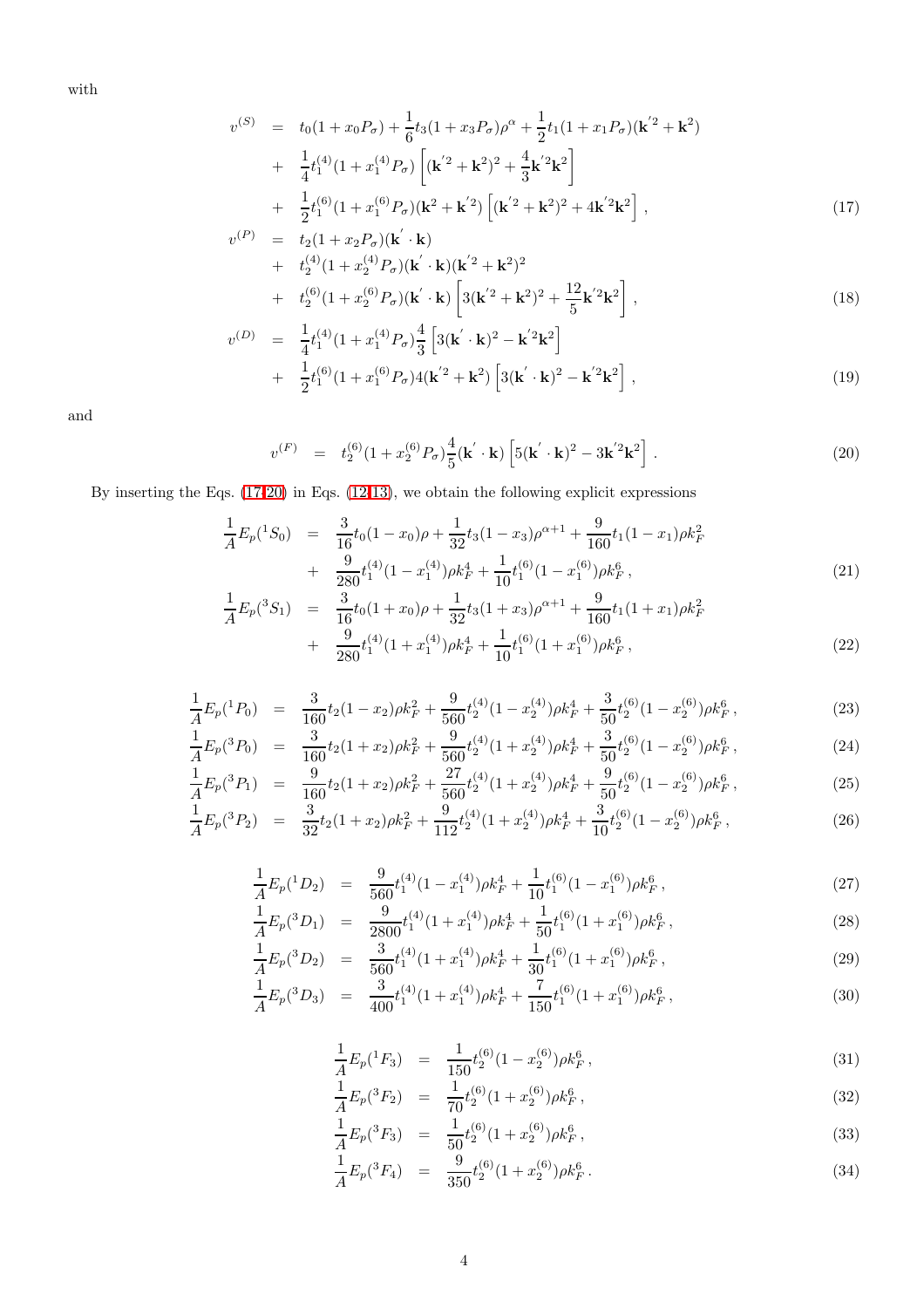#### 3.2. Tensor term

Due to its spin structure, the tensor does not contribute to the global EoS. However, as we can see below, it should be realized that this vanishing contribution actually results from the sum of individual non-vanishing contributions in different channels  $(JLST)$ . In presence of the tensor term, L is not a good quantum number, and we have to couple it to  $S$  (which is always equal to 1, as it is explicitly written below) and write our expressions in terms of the total angular momentum J.

Both operators  $T_e$  and  $T_o$  are second-order rank tensors in the spin space. Consequently, they can only contribute to the triplet partial waves. In Appendix [A,](#page-5-5) we show that all contributions proportional to  $T_e$  are identically zero, so that we are left with the contributions coming from the  $T<sub>o</sub>$  operator only. Moreover, we show in Appendix [B,](#page-5-6) that the contributions from  $T<sub>o</sub>$  are non zero only between *bra-kets* with the same orbital momentum  $L = 1$ . After some tedious calculations, we find

$$
\frac{1}{A}E_p(^3P_0) = -\frac{3}{80}t_o\rho k_F^2 - \frac{9}{140}t_o^{(4)}\rho k_F^4 - \frac{17}{750}t_0^{(6)}\rho k_F^6\,,\tag{35}
$$

$$
\frac{1}{A}E_p(^3P_1) = \frac{9}{160}t_o\rho k_F^2 + \frac{27}{280}t_o^{(4)}\rho k_F^4 + \frac{17}{500}t_0^{(6)}\rho k_F^6\,,\tag{36}
$$

$$
\frac{1}{A}E_p(^3P_2) = -\frac{3}{160}t_o\rho k_F^2 - \frac{9}{280}t_o^{(4)}\rho k_F^4 - \frac{17}{1500}t_0^{(6)}\rho k_F^6\,,\tag{37}
$$

$$
\frac{1}{A}E_p(^3D_1) = -\frac{9}{1000}t_e^{(4)}\rho k_F^4 - \frac{7}{1500}\rho k_F^6,
$$
\n(38)

$$
\frac{1}{A}E_p(^3D_2) = \frac{3}{200}t_e^{(4)}\rho k_F^4 + \frac{7}{900}\rho k_F^6\,,\tag{39}
$$

$$
\frac{1}{A}E_p(^3D_3) = -\frac{3}{500}t_e^{(4)}\rho k_F^4 - \frac{7}{2250}\rho k_F^6\,,\tag{40}
$$

$$
\frac{1}{A}E_p(^3F_2) = -\frac{3}{875}t_0^{(6)}\rho k_F^6\,,\tag{41}
$$

$$
\frac{1}{A}E_p(^3F_3) = \frac{3}{500}t_0^{(6)}\rho k_F^6\,,\tag{42}
$$

$$
\frac{1}{A}E_p(^3F_4) = -\frac{9}{3500}t_0^{(6)}\rho k_F^6.
$$
\n(43)

The above formula constitute the first noticeable result of this paper. They show that we can have some constraints on the tensor parameters coming from the partial wave contributions to the equation of state by using  $ab - initio$ results. It is worth noticing that the tensor term lifts the degeneracy between the different partial waves, but for a given value of  $L$  the sum of the different  $J$  terms gives zero, as expected.

## 3.3. Spin-orbit term

The spin-orbit term is not modified by the inclusion of higher order derivative terms. Contrary to the original intuition of Skyrme [\[33\]](#page-6-27), the term given in Eq. [\(7\)](#page-1-3) is the only one which preserves gauge invariance [\[34\]](#page-6-28). Possible contributions to the spin-orbit could however arise from higher order tensor terms [\[6\]](#page-6-0).

The particular structure of the Pauli matrices  $(\sigma_1 + \sigma_2)$  implies that this term gives no contribution to the global EoS. However, like the tensor, it gives a non-vanishing contribution to the different P-waves. Explicitly, we have

$$
\frac{1}{A}E_p(^3P_0) = \frac{1}{40}W_o \rho k_F^2, \qquad (44)
$$

$$
\frac{1}{A}E_p(^3P_1) = \frac{3}{80}W_o \rho k_F^2, \qquad (45)
$$

$$
\frac{1}{A}E_p(^3P_2) = -\frac{1}{16}W_o \rho k_F^2.
$$
\n(46)

One can directly check that the sum of these terms gives zero, as expected. Here again, we can see that the spin-orbit parameter is constrained by the partial wave contributions to the equations of state.

#### <span id="page-4-0"></span>4. Conclusions and Perspectives

We have calculated for the first time the contributions to the EoS of the N3LO Skyrme pseudo-potential in the different (JLST ) channels. Although both the tensor and the spin-orbit terms do not contribute to the total EoS, we have show that they give a non-vanishing contribution to the separate  $(JLST)$  channels. To our knowledge, there are no studies on the impact of the tensor and spin-orbit terms on the EoS for phenomenological functionals (not necessary zero-range one). It is thus mandatory to make a sensitivity analysis for the different partial waves obtained from different *ab-initio*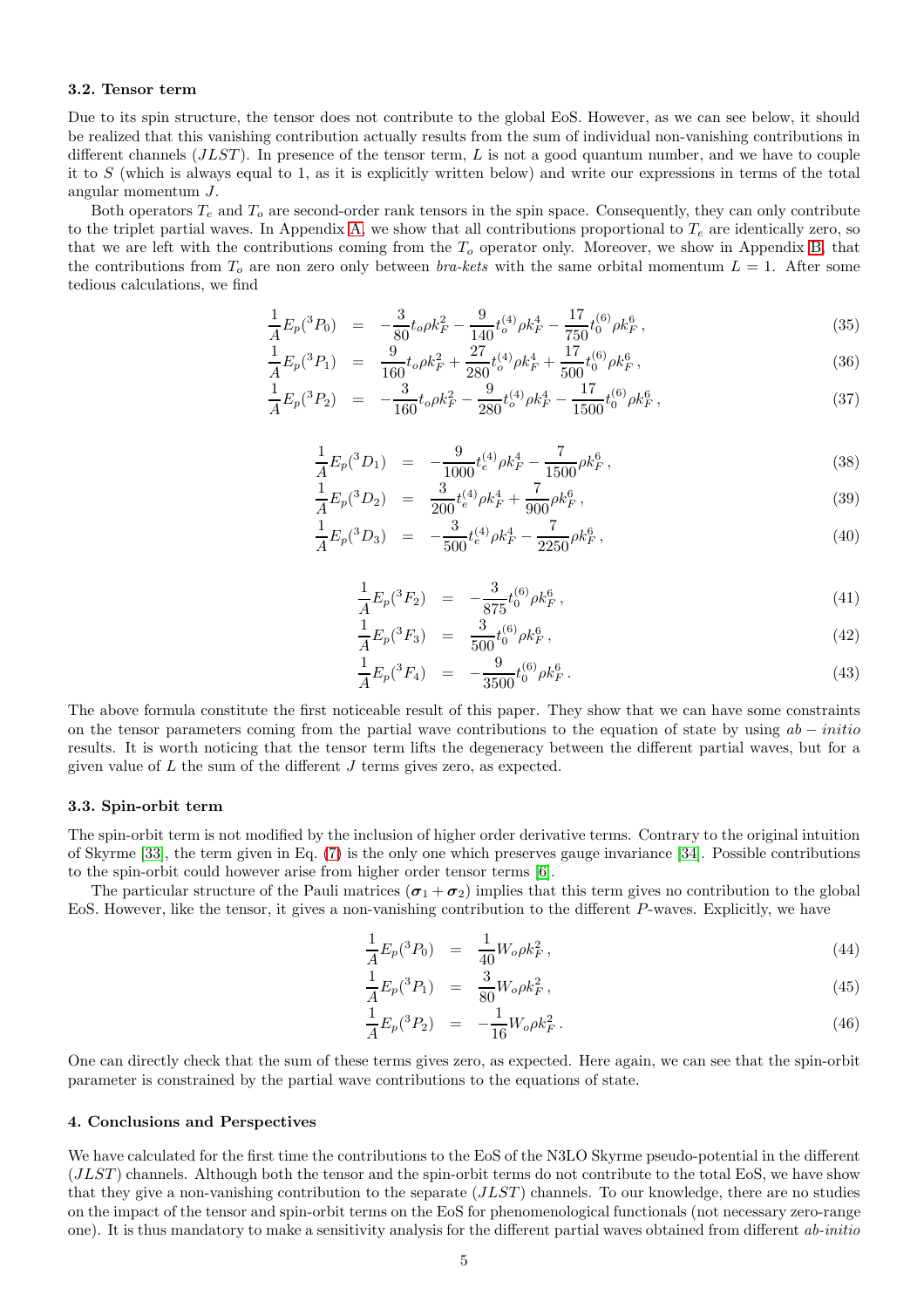methods and different realistic two- and three-body nuclear interactions. The goal of such an analysis would be not to improve the quality of the global EoS for the Skyrme functional, but to use several pseudo-observables derived from microscopic calculations to introduce additional constraints to the parameters of the pseudo-potential. Furthermore, compared to previous attempts of determining the parameters of the tensor using finite nuclei observables [\[8,](#page-6-2) [35,](#page-6-29) [36\]](#page-6-30), our equations have the advantage of not being polluted by finite size and shell effects. All these aspects are left for a forthcoming publication.

#### Acknowledgement

The work of J.N. has been supported by grant FIS2011-28617-C02-2, Mineco (Spain).

#### Appendix

In the following we give some useful expressions used to manipulate the tensor  $T_e$  and  $T_o$  operators. By using properties of Pauli matrices, it is possible to show that  $Q_T P_{\sigma}^{(S=0)} = 0$  and  $Q_T P_{\sigma}^{(S=1)} = Q_T$ ; where  $Q_T$  stands for a generic tensor operator (*i.e.*  $T_e$  or  $T_o$ ).

## <span id="page-5-5"></span>A. Contribution of the  $T_e$  operator

The tensor operator  $T_e$  can be easily written in the spherical basis as

$$
T_e(\mathbf{k}',\mathbf{k}) = 8\pi \sqrt{\frac{2\pi}{15}} \sum_{\mu_1\mu_2} (1,1,2;\mu_1,\mu_2,\mu_1+\mu_2) [\sigma_1]_{1,\mu_1} [\sigma_2]_{1,\mu_2} \left[ k'^2 Y^*_{2,\mu_1+\mu_2}(\hat{k}') + k^2 Y^*_{2,\mu_1+\mu_2}(\hat{k}) \right], \quad (47)
$$

where  $(j_1, j_2, J; m_1, m_2, M)$  stands for a Clebsch-Gordan coefficient. This term can give only non-zero contributions between *bra-kets* with  $|L - L'| = 2$ . Moreover, by performing the angular integral, one can immediately observe that the  $T_e$  contribution vanishes.

## <span id="page-5-6"></span>B. Contribution of the  $T<sub>o</sub>$

Similarly, the tensor operator  $T<sub>o</sub>$  can be written as

$$
T_o = 4\pi k' k \sum_{\mu_1\mu_2} (-)^{\mu_2} Y_{1,\mu_1}^*(\hat{k}') Y_{1,\mu_2}(\hat{k}) \left\{ + [\sigma_1]_{1,\mu_1} [\sigma_2]_{1,-\mu_2} + [\sigma_1]_{1,-\mu_2} [\sigma_2]_{1,\mu_1} \right\} - \frac{8\pi}{3} (\sigma_1 \cdot \sigma_2) k' k \sum_{\mu} Y_{1\mu}^*(\hat{k}') Y_{1\mu}(\hat{k})
$$
\n(48)

from which we find that the only non vanishing matrix elements have  $L = L' = 1$ . We moreover notice the useful following property

$$
T_o(1 - P_x P_\sigma P_\tau) = 2T_o \delta_{S1} \delta_{T1} \delta_{L1}.
$$
\n(49)

At fourth order, the remaining tensor contributions have the form  $f(\mathbf{k}', \mathbf{k})T_o$ , where  $f(\mathbf{k}', \mathbf{k}) = \mathbf{k}' \cdot \mathbf{k}$  or  $(\mathbf{k}'^2 + \mathbf{k}^2)$ . The term  $(\mathbf{k}'^2 + \mathbf{k}^2)$  does not change the angular structure so it will contribute to the same channel as the second order term, while for the  $\mathbf{k}' \cdot \mathbf{k}$  term, one can show that the non-vanishing matrix elements have  $L = 2$  and thus  $T=0$ . The same applies to the sixth order :  $f(\mathbf{k}',\mathbf{k}) = (\mathbf{k}'^2 + \mathbf{k}^2)^2$  contributes in the  $L=1, T=1$  channel, the term  $f(\mathbf{k}',\mathbf{k}) = (\mathbf{k}'^2 + \mathbf{k}^2)(\mathbf{k}' \cdot \mathbf{k})$  contributes to the  $L = 2, T = 0$  channel and finally the  $f(\mathbf{k}',\mathbf{k}) = (\mathbf{k}' \cdot \mathbf{k})^2$  contributes to the  $L = 3, T = 1$  and  $L = 1, T = 1$  channels.

#### <span id="page-5-0"></span>References

- <span id="page-5-1"></span>[1] Bender M, Heenen P H and Reinhard P G 2003 *Rev. Mod. Phys.* 75(1) 121–180
- <span id="page-5-2"></span>[2] Furnstahl R 2011 *Nuclear Physics News* 21 18–24
- [3] Bogner S, Bulgac A, Carlson J, Engel J, Fann G, Furnstahl R J, Gandolfi S, Hagen G, Horoi M, Johnson C *et al.* 2013 *Computer Physics Communications* 184 2235–2250
- <span id="page-5-3"></span>[4] Kortelainen M, McDonnell J, Nazarewicz W, Olsen E, Reinhard P G, Sarich J, Schunck N, Wild S M, Davesne D, Erler J and Pastore A 2014 *Phys. Rev. C* 89(5) 054314
- <span id="page-5-4"></span>[5] Perlińska E, Rohoziński S G, Dobaczewski J and Nazarewicz W 2004 Phys. Rev. C 69(1) 014316